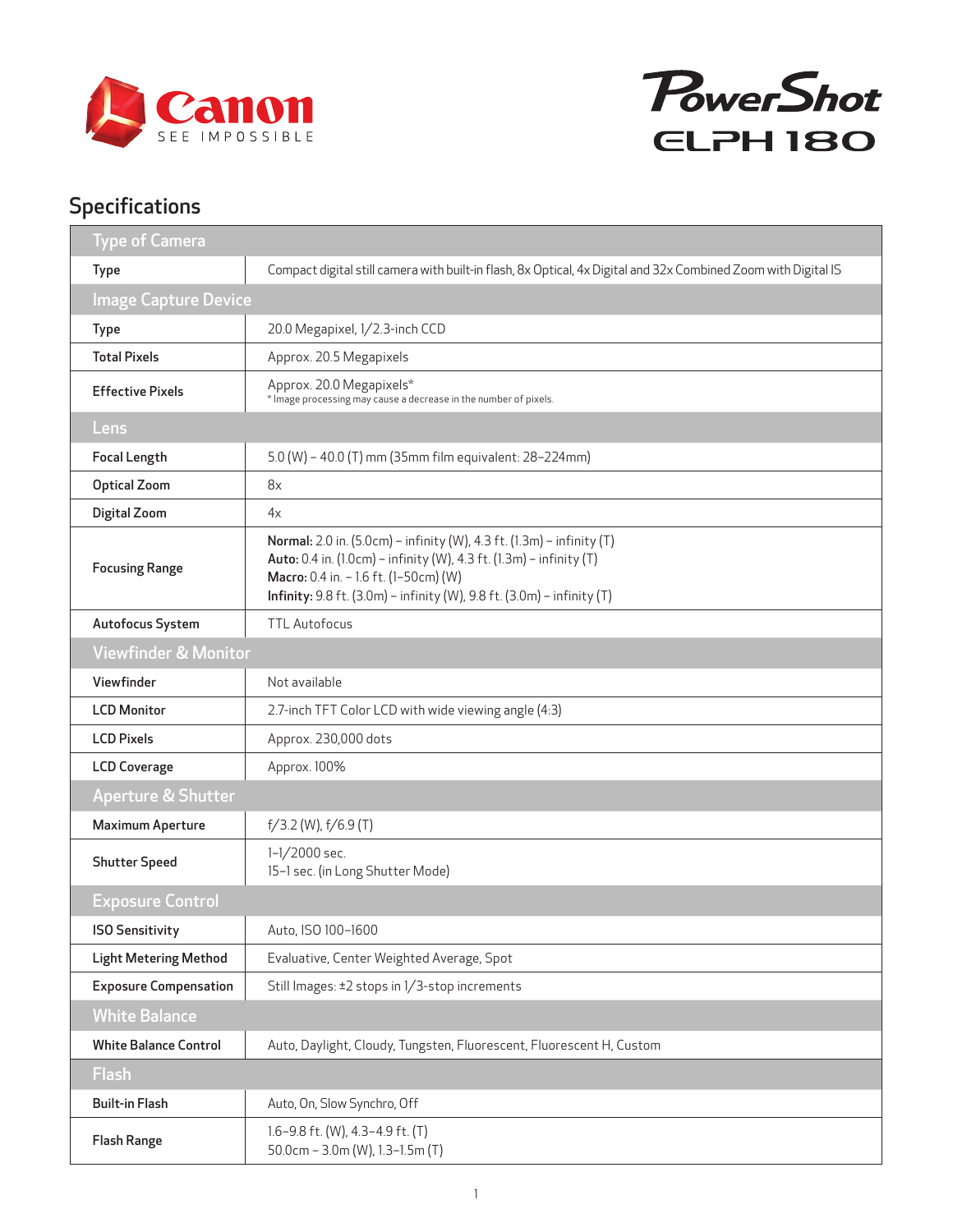| <b>Shooting Specifications</b>       |                                                                                                                                                                                                                                       |  |  |  |
|--------------------------------------|---------------------------------------------------------------------------------------------------------------------------------------------------------------------------------------------------------------------------------------|--|--|--|
| <b>Shooting Modes</b>                | P, Auto, Digital IS, Portrait, Face Self-Timer, Low Light, Fish-eye Effect, Miniature Effect,<br>Toy Camera Effect, Monochrome, Super Vivid, Poster Effect, Fireworks, Long Shutter                                                   |  |  |  |
| <b>Self Timer</b>                    | Off / 2 sec. / 10 sec. / Custom                                                                                                                                                                                                       |  |  |  |
| <b>Continuous Shooting</b>           | Normal Continuous Shooting in Auto/P modes: Approx. 0.8 shots/sec.<br>Normal Continuous Shooting Low Light mode: Approx. 2.2 shots/sec.                                                                                               |  |  |  |
|                                      | . Under lighting conditions where flash does not fire automatically.<br>• Excluding RAW and RAW+JPEG.<br>· Until memory card becomes full.                                                                                            |  |  |  |
| <b>Image Storage</b>                 |                                                                                                                                                                                                                                       |  |  |  |
| <b>Storage Media</b>                 | SD/SDHC/SDXC and Eye-Fi Memory Cards<br>FlashAir compatible                                                                                                                                                                           |  |  |  |
| <b>File Format</b>                   | Design rule for Camera File system (DCF) compliant; DPOF (Version 1.1) compatible                                                                                                                                                     |  |  |  |
| <b>Image Compression</b>             | Fine                                                                                                                                                                                                                                  |  |  |  |
| <b>JPEG Compression Mode</b>         | Still Image: Exif. 2.3 (JPEG)<br>Video: MOV (Image: H.264; Audio: Linear PCM (Monaural))                                                                                                                                              |  |  |  |
| <b>Number of Recording</b><br>Pixels | <b>Still Images:</b><br>Large: 5152 x 3864<br>Medium 1 (M1): 3648 x 2736<br>Medium 2 (M2): 2048 x 1536<br>Medium: 2560 x 1920<br>Small: 640 x 480<br>Wide: 5152 x 2896<br>Videos:<br>HD 1280 x 720: 25.00 fps<br>640 x 480: 29.97 fps |  |  |  |

## Approx. Number of Shots Recordable to 16 GB Memory Card

| Large         | 3017  |
|---------------|-------|
| Medium 1 (M1) | 5925  |
| Medium 2 (M2) | 16755 |
| Medium        | 10798 |
| Small         | 80988 |
| Wide          | 4015  |

Note: F=Fine

## Total Movie Time Recordable to Memory Card

• The values in the table are based on Canon measurement conditions and may change depending on the subject, memory card and camera settings.

• After Low-level formatting.

| <b>Shooting Mode</b>                    | Pixels                    | Frame Rate/<br>Video System | Recording Time<br>per 16 GB Memory Card<br>(Approx.) | Single Clip<br>Recording Time<br>$(Approx.)^{\ast}$ | Movie Size<br>(KB/sec.) | Video<br>Recording<br><b>Bit Rate</b> |
|-----------------------------------------|---------------------------|-----------------------------|------------------------------------------------------|-----------------------------------------------------|-------------------------|---------------------------------------|
| When Movie button<br>is pressed in Auto | HD<br>$(1280 \times 720)$ | 25.00 fps                   | 2 hr. 21 min. 58 sec.                                | 29 min. 59 sec.                                     | 1781                    | Approx.<br>15 Mbps                    |
|                                         | VGA<br>$(640 \times 480)$ | 29.97 fps                   | 6 hr. 44 min. 38 sec.                                | 1 hr.                                               | 607                     | Approx.<br>3 Mbps                     |

\*1 Using an SD Speed Class 10 / UHS-I compatible memory card

• Recording stops automatically once the file size reaches 4 GB or the memory card becomes full.

• Recording may stop unexpectedly if a memory card with a low Speed Class is used.